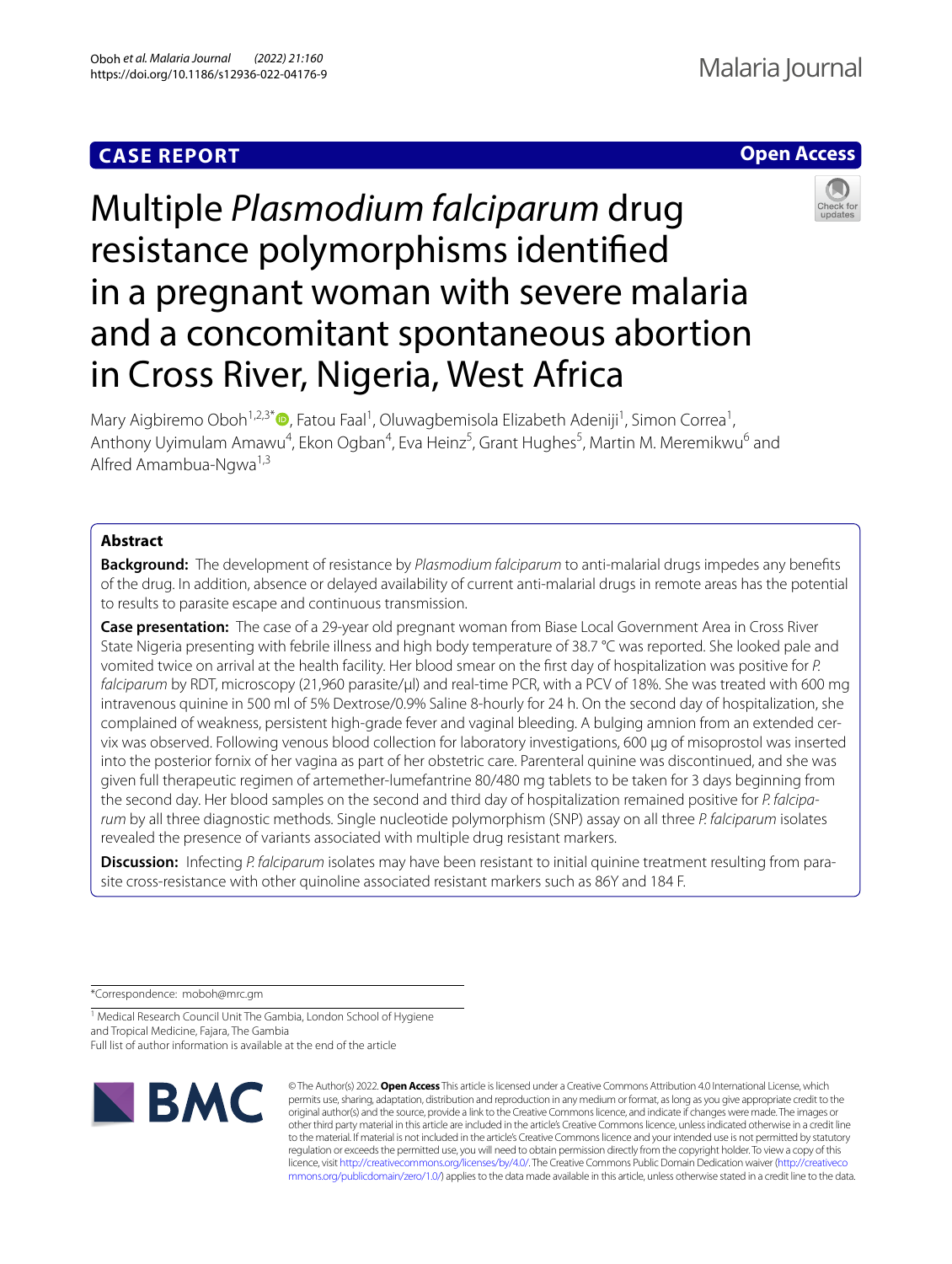**Conclusions:** Therefore, the likely transmission of similarly resistant parasites in the study area calls for reinforcement of interventions and adherence to current World Health Organization guidelines in administering only approved drugs to individuals in order to mitigate parasite escape and eventual transmission to other susceptible individuals.

**Keywords:** *Plasmodium falciparum*, Severe malaria, Pregnant woman, Quinine, Single nucleotide polymorphism

## **Background**

Pregnancy-associated malaria (PAM) is a common occurrence in women living in malaria endemic areas in tropical and sub-tropical regions of the world such as in Africa [[1](#page-3-0)] PAM is defned as the detection of asexual parasite stages in peripheral or sequestered blood cells from a pregnant woman  $[1]$  $[1]$ . The recent world malaria report estimated that 33.2 million pregnancies occurred in the World Health organization (WHO) Africa region, out of which 11.6 million were exposed to malaria [\[2\]](#page-3-1). *Plasmodium falciparum* is the most implicated species in PAM and it results in variable complications both in the mother and the fetus [[3\]](#page-3-2), sometimes leading to maternal anaemia, spontaneous abortion, stillbirths, premature and low birth weight [\[4](#page-3-3)].

Primigravid women are more susceptible to *P. falciparum* infections than the multigravida, as a result of pregnancyrelated suppression of immunity and their lack of paritydependent malaria immunity acquired from exposure to multiple malaria infections in successive pregnancies [[3](#page-3-2), [5](#page-3-4), [6](#page-3-5)]. Intermittent preventive treatment in pregnancy (IPTp) with the use of sulfadoxine-pyrimethamine (SP) in at least three monthly doses after the frst trimester has been shown to signifcantly reduce the deleterious efects of malaria on the mother and fetus [[7](#page-3-6)]. Nevertheless, the development of resistance to drugs by *P. falciparum* in some cases impedes and overshadows the benefts provided by IPTp-SP.

Parasite resistance to drug is one of the prevailing challenges in the fght against malaria in Africa and elsewhere in the world. Parasite develop resistance to anti-malarial drug principally when there is strong drug pressure on the parasite resulting in mutational changes as well as increase copy numbers in the parasite drug targets [\[8](#page-3-7)]. Both multi-drug resistance involving diferent molecular markers and cross resistance with drugs that have similar mode of action constitute a growing challenge in the control and containment of drug resistant genotypes. Thus, combating *P. falciparum* resistance to drug requires strategic planning, prompt action and concerted efort for sustainability. In this case report, we present a pregnant woman with severe *P. falciparum* infection, a spontaneous abortion and multiple multi drug resistant genotypes.

#### **Case presentation**

In February 2021, a 29-year old pregnant woman visited the Akpet Central Cottage General Hospital in Biase local government area of Cross River State Nigeria. This hospital serves several rural communities in Nigeria's Niger Delta region with high and perennial malaria transmission. On presentation, she complained of waist pain, chills, weakness, nausea, vomiting and high fever. Her estimated gestational age based on last menstrual period was 11–12 weeks, she has had 5 previous pregnancies with 4 live births and 1 abortion. Fever had started about 2 weeks before visiting the hospital for which she had only taken paracetamol before visiting the hospital.

She vomited twice on admission in addition to several vomits earlier that day. On examination, she was pale and moderately dehydrated with temperature of 38.7 °C, pulse of 105 beats/min, respiration rate of 32 breaths/min, and blood pressure of 80/40 mm Hg. Her lower abdomen (suprapubic region) was tender, vaginal examination revealed discharge of clear fuid and bulging membrane from the cervix. Obstetric ultrasound scan revealed the presence of a singleton active fetus with cephalic presentation and 105 beat per minutes. Initial provisional diagnosis was sepsis, secondary cervical incompetence and severe malaria, all of which could lead to irreversible miscarriage. Although she had a cerclage done for probable cervical incompetence in a previous pregnancy, the procedure did not prevent the loss of that earlier pregnancy which occurred at about the same gestational age as the current episode. Blood sample was drawn from her on arrival (and on the subsequent 2 days that she stayed in the hospital). Malaria rapid diagnostic test (mRDT) conducted using the *P. falciparum* histidine rich protein II test kit (SD Bioline, Abbot US) was positive for *P. falciparum* while light microscopy showed parasitaemia of 21,960 parasites/ $\mu$ l, 14,000 parasites/ $\mu$ l and 10,000 parasites/ $\mu$ l on day 1, 2 and 3, respectively. Thick blood films prepared with 10% Giemsa was used to estimate parasite density per 200 leukocytes assuming a white blood cell count of 8000 parasites/ $\mu$ l as detailed in a previous study [[9\]](#page-3-8). She was treated with intravenous quinine 600 mg in 500 ml of 5% dextrose /0.9% saline 8-hourly for 24 h. She also received 10 mg intravenous diazepam, 1 L of 5% dextrose saline (DS) IV infusion, 1 g ceftriaxone IV daily for 48 h, 500 mg metronidazole IV 8-hourly for 48 h.

The next day, the patient complained of weakness and persistent high-grade fever (>38.5 °C). Her packed cell volume (PCV) was evaluated to be 18%, which is lower than usual (33–38%) and consistent with the diagnosis of severe malaria. Later, in her second day of hospitalization,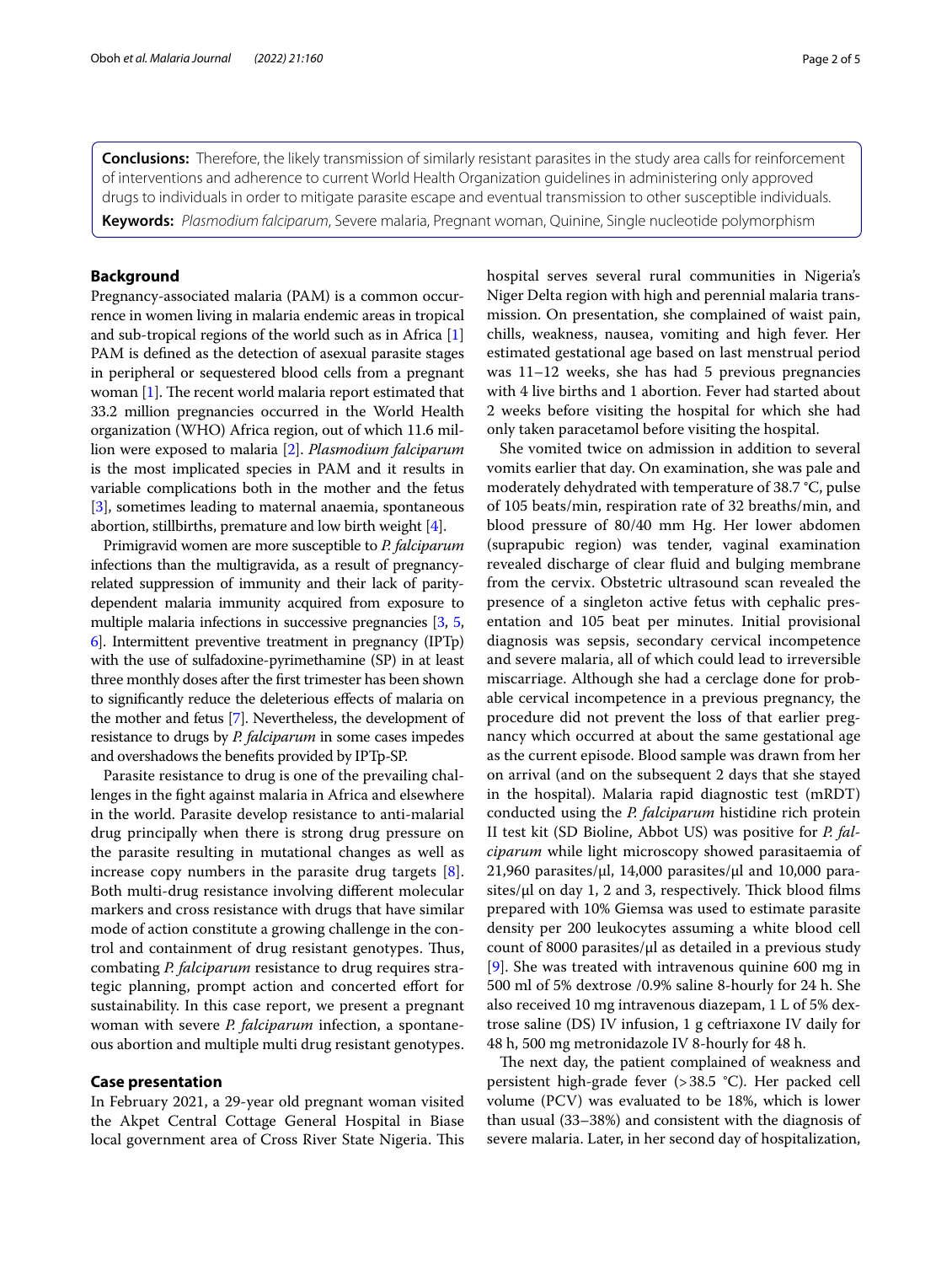she complained of vaginal bleeding and closer examination revealed a bulging amnion from a widened cervix into the vaginal space. 600 µg of misoprostol was inserted into the posterior fornix of her vagina and she was taken into the delivery room for eventual expulsion which occurred around 03:00 h GMT the third day of her admission. Following expulsion, she was administered 1 ml of oxytocin and 1amp of IV vitamin K. She was given full therapeutic regimen of artemether-lumefantrine 80/480 mg tablets to be taken three days; and parenteral quinine was discontinued. She was also given fesolate (ferrous sulfate 65 mg elemental iron) tablets (twice daily) and folic acid (5 mg once daily). Her peripheral blood sample remained positive for malaria for the three days that she was on admission before absconding from the hospital.

Blood samples collected on the three consecutive days were preserved on flter papers as dried blood spots (DBS). DNA was subsequently extracted from this DBS and, *P. falciparum* confrmed using a real-time PCR targeting the varATS gene and an in-house conventional PCR that focused on the apical membrane protein 1 and circumsporozoite protein of *P*. *falciparum* (Oboh et al., unpublished).

Furthermore, high resolution melt (HRM) analysis for drug assay as described previously [[10](#page-3-9)] using the Type IT master mix was employed to probe for molecular markers associated with resistance to the quinoline family of drug *(Pfmdr1*), sulfadoxine-pyrimethamine (Pfdhfr and *Pfdhps*) and chloroquine (*Pfcrt)*.

Resistance markers specifcally associated with the quinoline family of drugs such as quinine (*Pfmdr* N86Y: day 1 and 3; *Pfmdr* Y184F all three isolates) were observed in the collected isolates (Fig. [1\)](#page-2-0). Moreover, nucleotide

substitution at codons associated with resistance to pyrimethamine (*Pfdhfr* S108N day 1 isolate) and sulfadoxine (*Pfdhps* A613S—all three isolates) were noted.

## **Discussion**

The effects of *P. falciparum* in pregnancy are often severe and afects both the fetus and the pregnant mother. Pregnancy associated malaria (PAM) is mostly aggravated in primigravidae who are immune-naïve, and are more vulnerable than the multigravidae with accumulated immunity from previous pregnancies and exposure to malaria infections.

Despite a history of cerclage suggestive of incompetent cervix, the severity of *P. falciparum* infection and the resultant severe anaemia (haematocrit of 18% and 17% PCV on day 2 and 3 of admission with the concomitant parasitaemia) could have contributed to the observed abortion. Her peripheral blood samples remained positive for malaria parasites during the three consecutive days of admission following mRDT, microscopy and quantitative PCR assay as described in an earlier study [\[11\]](#page-3-10).

In order to ascertain that *P. falciparum* infection in her is an active infection, an in-house assay targeting *P*. *falciparum* apical membrane protein 1 and circumsporozoite protein were designed to amplify a 750 and 890 bp fragment (Oboh et al., unpublished), and in the consecutive isolates collected from the patient. This taken together with the microscopy result shows that mRDT positivity in her was not because of persistent antigenaemia, but current active infection.

Quinine is no longer recommended as treatment of choice for severe malaria since it was shown to be less efective in preventing deaths from severe malaria when

<span id="page-2-0"></span>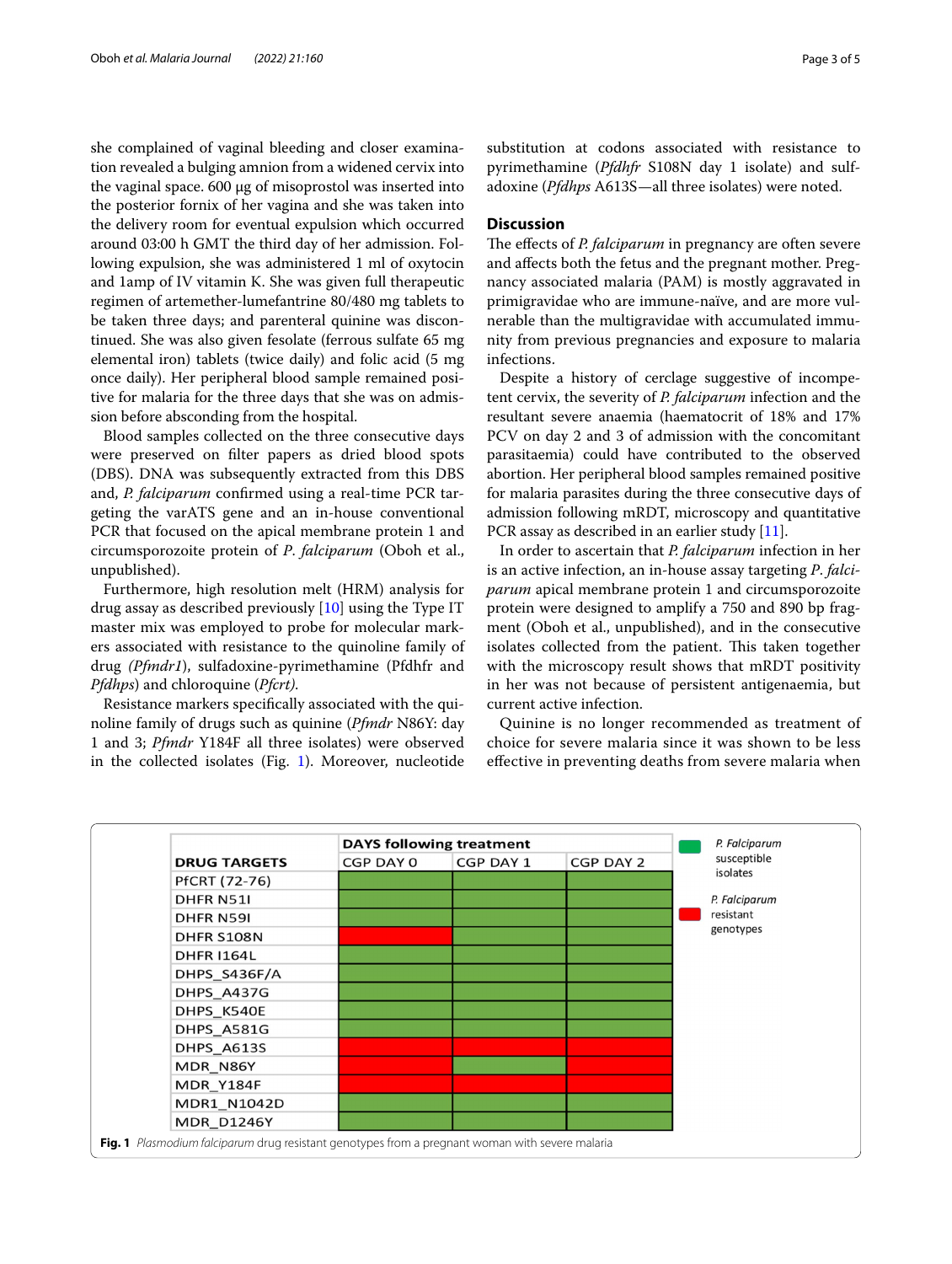compared to parenteral artesunate in a randomized comparative trial  $[12]$  $[12]$ , but was used in this case as the attending physician preference in the absence of injection artesunate at that health facility during her period of hospitalization. To determine if persistent parasitaemia in the patient is associated with cross resistant in known molecular markers in the quinoline family of drugs, a panel of single nucleotide polymorphisms (SNPs) in anti-malarial drug resistance associated genes was assayed on the three isolates using high resolution melting analysis [[13\]](#page-4-1). Resistance markers specifcally associated with the quinoline family of drugs, such as quinine (*Pfmdr* N86Y: day 1 and 3; *Pfmdr* Y184F all three isolates) were observed in the collected isolates (Fig. [1](#page-2-0)). Moreover, nucleotide substitution at codons associated with resistance to pyrimethamine (*Pfdhfr* S108N day 1 isolate); sulfadoxine (*Pfdhps* A613S—all three isolates) were also observed. Nevertheless, it is not clear if the mutant genotypes detected in these isolates especially with regards to *Pfmdr1* is the result of secondary cross resistance resulting from the use of quinine as has been detected in a previous study [[14\]](#page-4-2). Thus, it is probable that the infecting *P. falciparum* isolates may have been resistant to initial quinine treatment in this case. Although, whole genome sequencing of the samples obtained from the three consecutive days would have provided more detailed information, the importance of this fnding cannot be undermined. Therefore, if similar parasites are freely circulating and perhaps in transmission in the study area, the patient, who absconded from the health facility before the treatment was completed could become a source of circulating more resistant infections back into the community. Although, the particular reason for her hospital escape could not be traced, it can be speculated to be somewhat associated with the socio-economic context. Medical aid to vulnerable group such as pregnant women and children in low income settings is a feasible way to prevent such from happening in the future.

#### **Abbreviations**

PAM: Pregnancy associated malaria; IPTp: Intermittent preventive treatment in pregnancy; SP: Sulfadoxine-pyrimethamine; IV: Intravenous; DS: Dextrose saline; PCV: Packed cell volume; GMT: Greenwich Meridian Time; RDT: Malaria rapid diagnostic test.

#### **Acknowledgements**

The authors are grateful to the patient for participating in the case report.

#### **Author contributions**

MAO designed the study, performed data analysis and manuscript drafting, FF and EA performed laboratory experiment, SM evaluated blood flms from microscope slides. AUA and EO clinically evaluated the patient. EH, GH, MMM and AAN critically reviewed the manuscript. All authors read and approved the fnal manuscript.

#### **Funding**

This is a nested study supported by the European and Developing Countries Clinical Trial Partnership Training and Mobility Fellowship.

#### **Availability of data and materials**

All data generated from this study has been embedded in this manuscript.

#### **Declarations**

#### **Ethics approval and consent to participate**

The patient on arrival and after the initial diagnosis gave her informed consent to the principal investigator (OMA). The study was approved by the Ministry of Health, Cross River State Health Research Ethics Committee CRSMOH/RP/ REC/2020/139.

#### **Consent for publication**

Not applicable.

#### **Competing interests**

The authors declare that they have no known competing interest.

#### **Author details**

<sup>1</sup> Medical Research Council Unit The Gambia, London School of Hygiene and Tropical Medicine, Fajara, The Gambia. <sup>2</sup> Department of Biomedical Sciences, Rochester Institute of Technology, Rochester, New York, USA.<sup>3</sup> Malaria Genomic Epidemiology Network, Nigeria (MGENN), NIMR Lagos, Yaba, Nigeria. 4 Akpet Central Cottage General Hospital, Biase LGA, Akpet, Cross River State, Nigeria.<sup>5</sup> Liverpool School of Tropical Medicine, Liverpool, UK.<sup>6</sup> University of Calabar Teaching Hospital, Calabar, Cross River State, Nigeria.

## Received: 30 November 2021 Accepted: 7 May 2022 Published online: 03 June 2022

#### **References**

- <span id="page-3-0"></span>1. Moya-Alvarez V, Abellana R, Cot M. Pregnancy-associated malaria and malaria in infants: an old problem with present consequences. Malar J. 2014;13:271.
- <span id="page-3-1"></span>2. WHO. World malaria report 2020. Geneva: World Health Organization; 2020.
- <span id="page-3-2"></span>Rogerson SJ, Mwapasa V, Meshnick SR. Malaria in pregnancy: linking immunity and pathogenesis to prevention. Am J Trop Med Hyg. 2007;77(Suppl 6):14–22.
- <span id="page-3-3"></span>4. Brabin B. The risk and severity of malaria in pregnant women. Geneva: World Health Organization; 1991.
- <span id="page-3-4"></span>5. Rogerson SJ, Hviid L, Dufy PE, Leke RF, Taylor DW. Malaria in pregnancy: pathogenesis and immunity. Lancet Infect Dis. 2007;7:105–17.
- <span id="page-3-5"></span>6. Mayor A, Rovira-Vallbona E, Machevo S, Bassat Q, Aguilar R, Quintó L, et al. Parity and placental infection afect antibody responses against *Plasmodium falciparum* during pregnancy. Infect Immun. 2011;79:1654–9.
- <span id="page-3-6"></span>7. Quakyi I, Tornyigah B, Houze P, Kusi KA, Coleman N, Escriou G, et al. High uptake of Intermittent Preventive Treatment of malaria in pregnancy is associated with improved birth weight among pregnant women in Ghana. Sci Rep. 2019;9:19034.
- <span id="page-3-7"></span>8. Antony HA, Parija SC. Antimalarial drug resistance: an overview. Trop Parasitol. 2016;6:30–41.
- <span id="page-3-8"></span>9. Olusegun-Joseph TS, Oboh MA, Uduak MU. A survey of malaria prevalence and antimalarial preventive measures amongst students of University of Lagos, Nigeria. Afr J Clin Exp Microbiol. 2016;17:267.
- <span id="page-3-9"></span>10. Daniels R, Hamilton EJ, Durfee K, Ndiaye D, Wirth DF, Hartl DL, et al. Methods to increase the sensitivity of high resolution melting single nucleotide polymorphism genotyping in malaria. J Vis Exp. 2015;105:e52839.
- <span id="page-3-10"></span>11. Oboh MA, Oriero EC, Ndiaye T, Badiane AS, Ndiaye D, Amambua-Ngwa A. Comparative analysis of four malaria diagnostic tools and implications for malaria treatment in south western Nigeria. Int J Infect Dis. 2021;108:377–81.